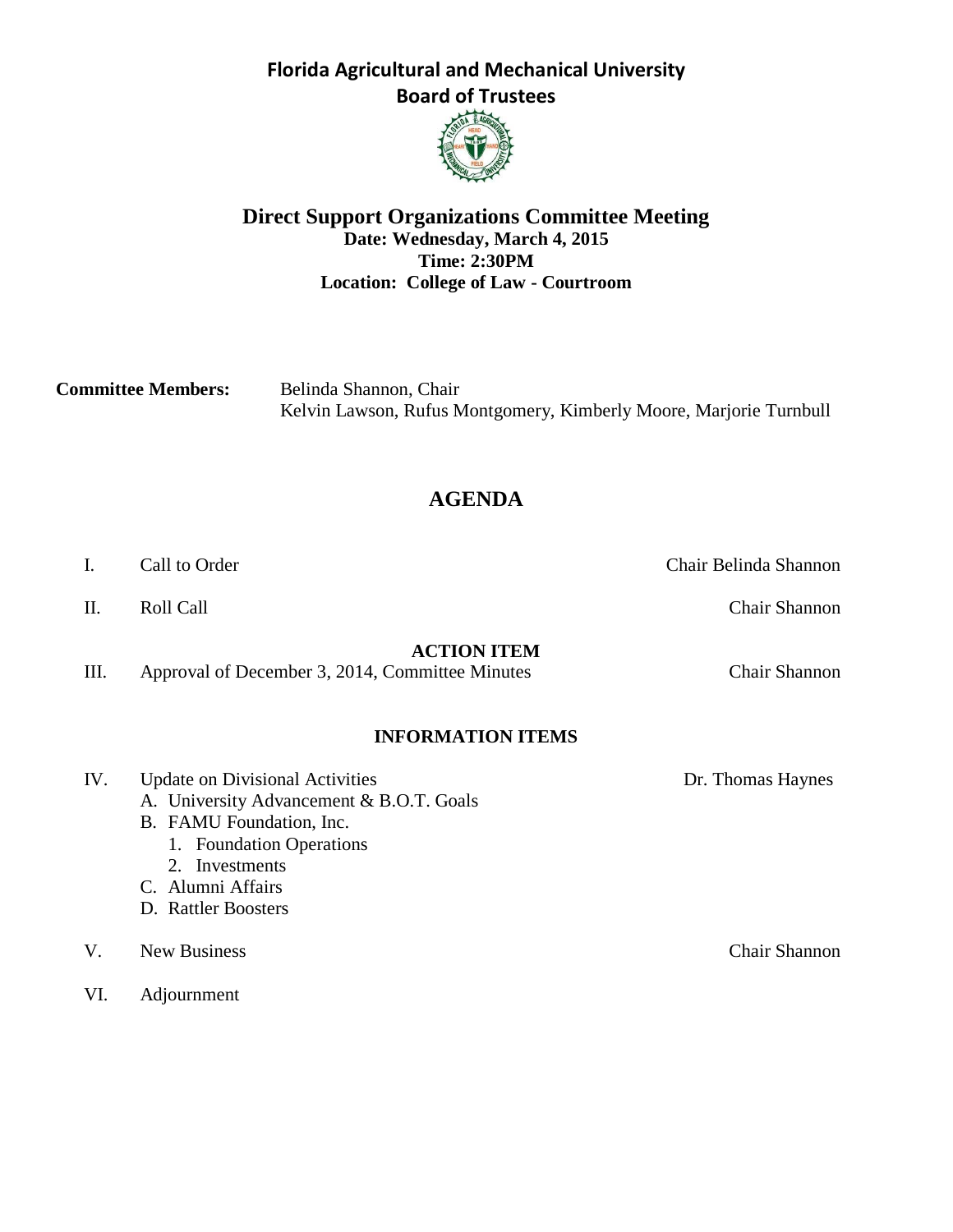

Direct Support Organizations Committee Minutes

## **Trustee Kelvin Lawson, Vice-Chair**

The meeting was called to order at 1:00p.m. by Committee Vice-Chair Kelvin Lawson*.* Ms. Angie Wiggins called the roll, and the following committee members were present: Trustee Rufus Montgomery, Trustee Kimberly Moore, and Trustee Marjorie Turnbull. A quorum was established.

#### *Approval of the September 10, 2014, Committee Minutes*

The Committee reviewed the minutes from the September 10, 2014, Direct Support Organization (DSO) Committee Meeting. Trustee Montgomery moved approval of the minutes, and the motion was seconded by Trustee Moore. The motion carried.

#### *Approval of Amendments to the FAMU Foundation Bylaws*

The Vice President for University Advancement, Dr. Thomas Haynes, presented to the DSO Committee for review, amendments to the FAMU Foundation Bylaws to improve the wording of existing sections of the Bylaws without altering the substance of those sections. The changes are from a series of amendments that the FAMU Foundation Board approved during their Fall 2013 Board Meeting.

The first five amendments were for changes in language to the following existing sections of the bylaws:

- 1) Voting Privileges of Emeritus Board Members
- 2) Board Member Resignation or Leave of Absence
- 3) Removal of Members
- 4) Terms of Office
- 5) Audit Committee Meetings

The remaining three amendments are entire sections that are being recommended as additions to the bylaws.

- 1) Budget Revisions by Vice President for University Advancement
- 2) Budget Matters Requiring Board Approval
- 3) Budget Revisions over \$5,000

Since there is not a conflict between these amendments, the MOU, nor the IMM agreement, resolutions are not required.

The Committee motioned to accept the recommended changes to the FAMU Foundation Bylaws, and unanimously voted to recommend it to the Board for approval. The motion was moved by Trustee Turnbull, and seconded by Trustee Moore. The motion carried.

### *Approval of Resolution No. 2014.1: Foundation Bylaws Amendment*

Vice President Haynes presented a request to approve Resolution No. 2014-1, amending the FAMU Foundation Bylaws. The proposed Memorandum of Understanding between the University and FAMU Foundation includes language which prohibits the University President from serving on the Foundation Audit Committee, which is in direct violation with the current bylaws language that states: "*the President of the University shall be an ex-*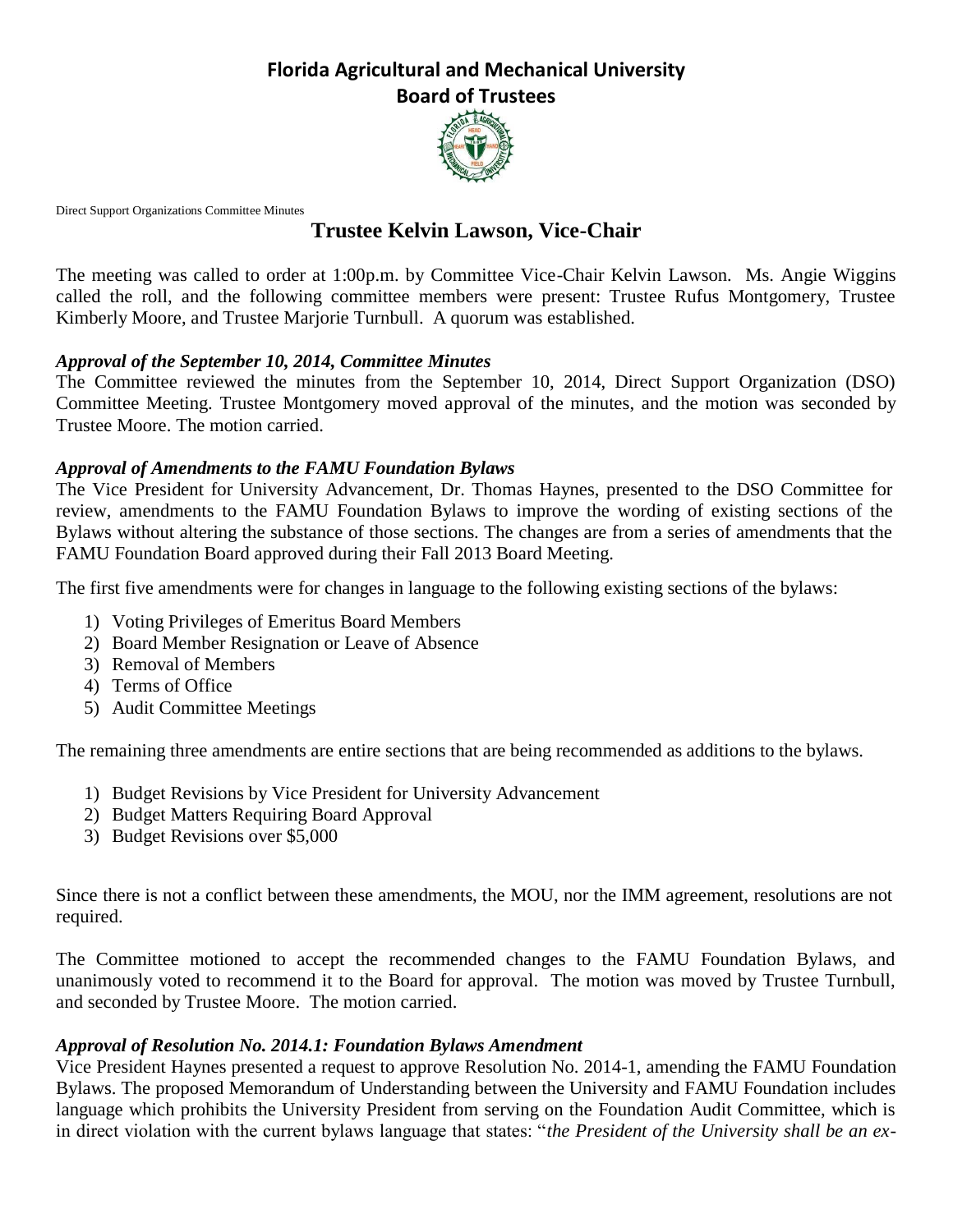

*officio and voting member of all standing committees of the Board of Directors."* Resolution 2014-1 amends the language denoted in this section of the bylaws to read: "*the President of the University shall be an ex-officio and voting member of all standing committees of the Board of Directors, except for the Audit Committee."* Resolution 2014-1 is an amendment to the Bylaws' language to incorporate the intent of the MOU.

The Committee motioned to accept Resolution 2014-1 amending the Foundation Bylaws, and unanimously voted to recommend it to the Board for approval. The motion was moved by Trustee Moore, and seconded by Trustee Turnbull. The motion carried.

### *Approval of Memorandum of Understanding between Florida A&M University, and the FAMU Foundation, Inc.*

Vice President Haynes presented the Memorandum of Understanding (MOU) between the University and FAMU Foundation, to the DSO Committee. The MOU was developed to more specifically outline the relationship of the Foundation and the University. The MOU was approved by the FAMU Foundation Board of Directors at the Fall 2014 Board Meeting held November 22<sup>nd</sup>. The MOU was presented to the Board of Trustees for final ratification.

The Committee motioned to accept the Memorandum of Understanding, and unanimously voted to recommend it to the Board for approval. The motion was moved by Trustee Turnbull, and seconded by Trustee Moore. The motion carried.

### *Update on Divisional Activities*

### **Dr. Haynes presented updates on University Advancement & BOT Goals:**

In regard to the Division's Strategic Goal 4.1: Enhance Institutional Fundraising, and its assigned goal of \$5.5M. Dr. Haynes reported out on several fundraising initiatives this first and second quarter that significantly impacted giving to the University:

- The President's Inauguration and Scholarship Gala which brought in \$558,842;
- As of December 1, 2014, the \$10 for 10 Giving Campaign in cash and pledges totaling over \$149,000 from over 2907 donors; and
- An extraordinary multimillion dollar alumni gift, and several six-figure gifts in the form of bequests and donations.

Giving to FAMU has increased by over 106 percent over last year. Dr. Haynes advised that equally impressive has been the surge in donor participation, especially our alumni.

To-date, the university has been the beneficiary of over 4,000 donors which is a 175 percent increase in donors over last year this time, and is a 48% increase in the total number of donors all of last year.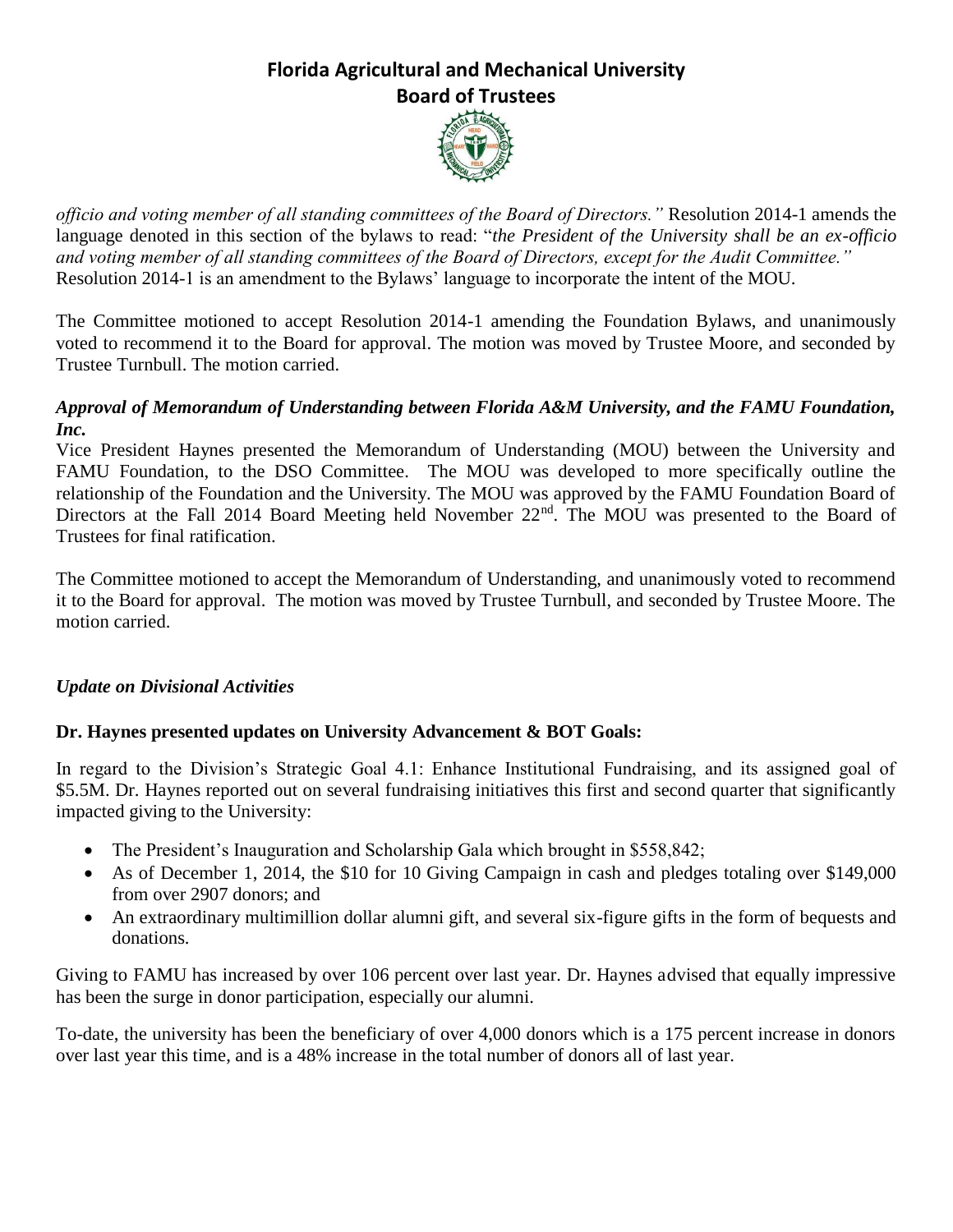

Dr. Haynes' presentation included slides providing a four-year comparison of constituent giving; a comparison of gifts by purpose; a donor giving analysis; inauguration fundraising support; enhancing institutional fundraising  $-10$  for \$10 Giving Campaign; and enhancing institutional fundraising:  $2<sup>nd</sup>-4<sup>th</sup>$  quarters.

On Tuesday, Dec. 2, FAMU participated in an international campaign called "Giving Tuesday." FAMU had over 140 donors who gave approximately \$13,500. A matching gift of \$12,000 was received. Vice President Haynes advised, at the end of the day on Dec. 2<sup>nd</sup>, approx. \$28,000 was raised, compared to \$7,000 raised last year for Giving Tuesday.

A few of the  $3<sup>rd</sup>$  and  $4<sup>th</sup>$  quarter enhancing institutional fundraising initiatives presented by Vice President Haynes are the following:

- Hire a development consultant for the College of Engineering. This will be to do a better job of cultivating gifts from that constituent group.
- Set up a thank-you-thon in January to have students call every donor that gave to the university during the 1<sup>st</sup> and 2<sup>nd</sup> quarters. Donors will be thanked for their participation and support of FAMU. This has worked well in the past.
- Continue working with the FAMU President in identifying high capacity prospects. Just completed a wealth screening of the database; now have a better idea where capacity is. Will work to develop not just capacity, but infinity also to bring more high capacity donors into the pipeline. Dr. Haynes advised the social media strategy will not be abandoned.

Vice President Haynes acknowledged that at the FAMU Foundation Board Meeting, Trustee Montgomery placed a challenge to the Foundation Board. The challenge was that he would match, on that day, gifts up to \$100,000 from that board. To-date, there are \$20,000 in commitments. Trustee Montgomery responded that he was only at the (Foundation Development Committee) meeting to give greetings on behalf of the Board of Trustees and it slipped his mind that Trustee Turnbull was in that meeting. For sunshine purposes, he advised he got in and out. On his way out of the meeting, he stated that Trustee Turnbull issued the challenge to him in the form of whether or not he was there to present a major gift. Instead of challenging her directly, Trustee Montgomery advised he put the challenge to the entire committee.

Vice President Haynes thanked Trustee Cleve Warren for providing the guidance and connection points for putting together a collaboration with a potential funder that is expected to be around a seven figure collaboration. The collaboration would involve the School of Nursing and a health care organization.

### **Vice President Haynes presented several Foundation updates:**

- The Foundation received a final copy of its operational audit; no egregious findings reported. This type of audit is required every three years. The findings are an excellent start to begin a process improvement plan that Foundation staff will develop and present to the Board of Directors at its spring meeting.
- The Fall Foundation Board of Directors Meeting was held on November 22, 2014 in Orlando. The new Board Chair and four new Board members were announced to the DSO Committee.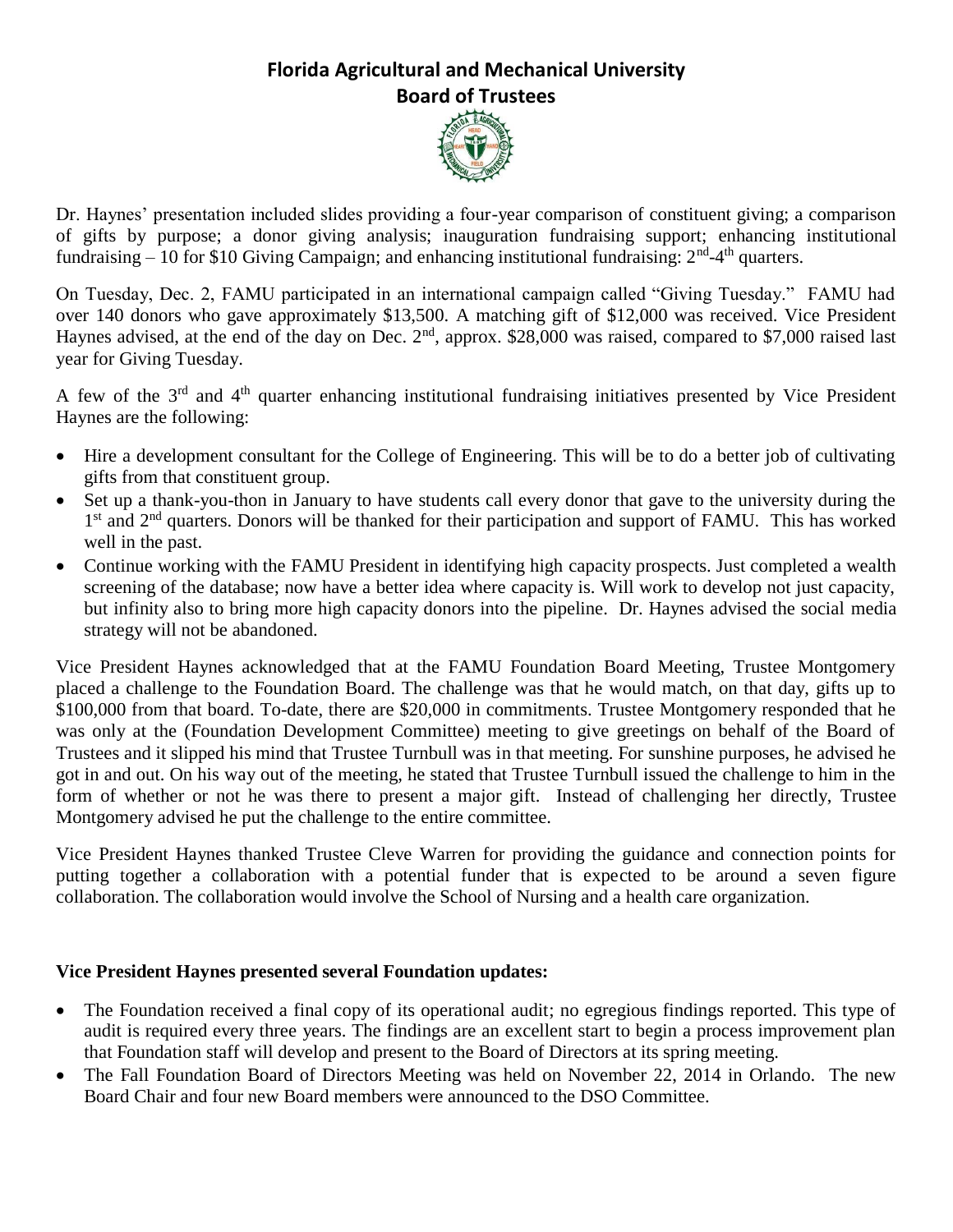

Mr. Thomas Jones has been elected as the new board Chair. The new board members are as follows:

- o Mr. John Crossman, President, Crossman & Company
- o Mr. Lorin James Crenshaw, Vice President, Treasurer and Investor Relations, Albermate Corporation
- o Ms. Marcelia Carlyn Freeman, Director/Investor Relations & Product Management, Invesco LTD
- o Mr. R. Randolph Guemple, Staff Accountant, Carroll & Company
- Investment returns for the period ending September 30, 2014 were presented. Overall, portfolio performance has been impacted by a significant amount of volatility in the market.

As the Board of Trustees' liaison with the FAMU Foundation, Trustee Turnbull advised the meeting was very positive, the President's commitment to fundraising was clear. The new board members that were brought on were brought on by a careful process of identification (areas of expertise, and gaps). She further advised that the operational audit is challenging and very hopeful in terms of helping give the Foundation direction and ways for improvement of effectiveness and efficiency of the organization.

Trustee Turnbull acknowledged that she is encouraged by the Foundation, where they are and what they are doing. Per Trustee Turnbull, a number of issues that had been brought up with the Board of Trustees have been addressed carefully by the Foundation Board.

Trustee Montgomery inquired of Vice President Haynes if it was accurate that it's his understanding that fundraising is up; things are going well at the Foundation; and that he informed the board before it would take some time/ a plan was in place and we're starting to see things move in a positive direction. Vice President Haynes responded, "that's correct." Trustee Montgomery stated he wanted to hear Dr. Elmira Mangum's vision regarding fundraising, particularly since the position Vice President Haynes holds is currently being advertised. Trustee Montgomery commented that if we are doing things and moving in the right direction, he's curious as to the president's vision for the direction of fundraising. He then asked the president to share a brief summary.

Dr. Mangum thanked Trustee Montgomery for the opportunity to clarify where we are going with fundraising. The goal is to increase with intensity and have a capital campaign. We have annual fundraising activities and a variety of activities that may not be as strategic as she'd like for them to be. As part of that process in assessing the organization that we currently have, believe we can provide a more robust strategy and development of a longer term fundraising plan. As part of that activity, she spoke with Vice President Haynes about moving into a different type of position at the university while we use a search firm to recruit for a vice president for advancement and development that would provide us with a long term strategic plan and focus for all of our university efforts across the academic community as well as the administrative services to build out the university according to the master plan and other academic plans that the university has. Dr. Mangum advised her vision is to get another fundraiser that would focus on institutional priorities in a way we believe we can maximize public private partnerships and the development of the institution's future. Trustee Montgomery thanked Dr. Mangum for the clarification, and advised he wasn't sure all members of the board were aware of that.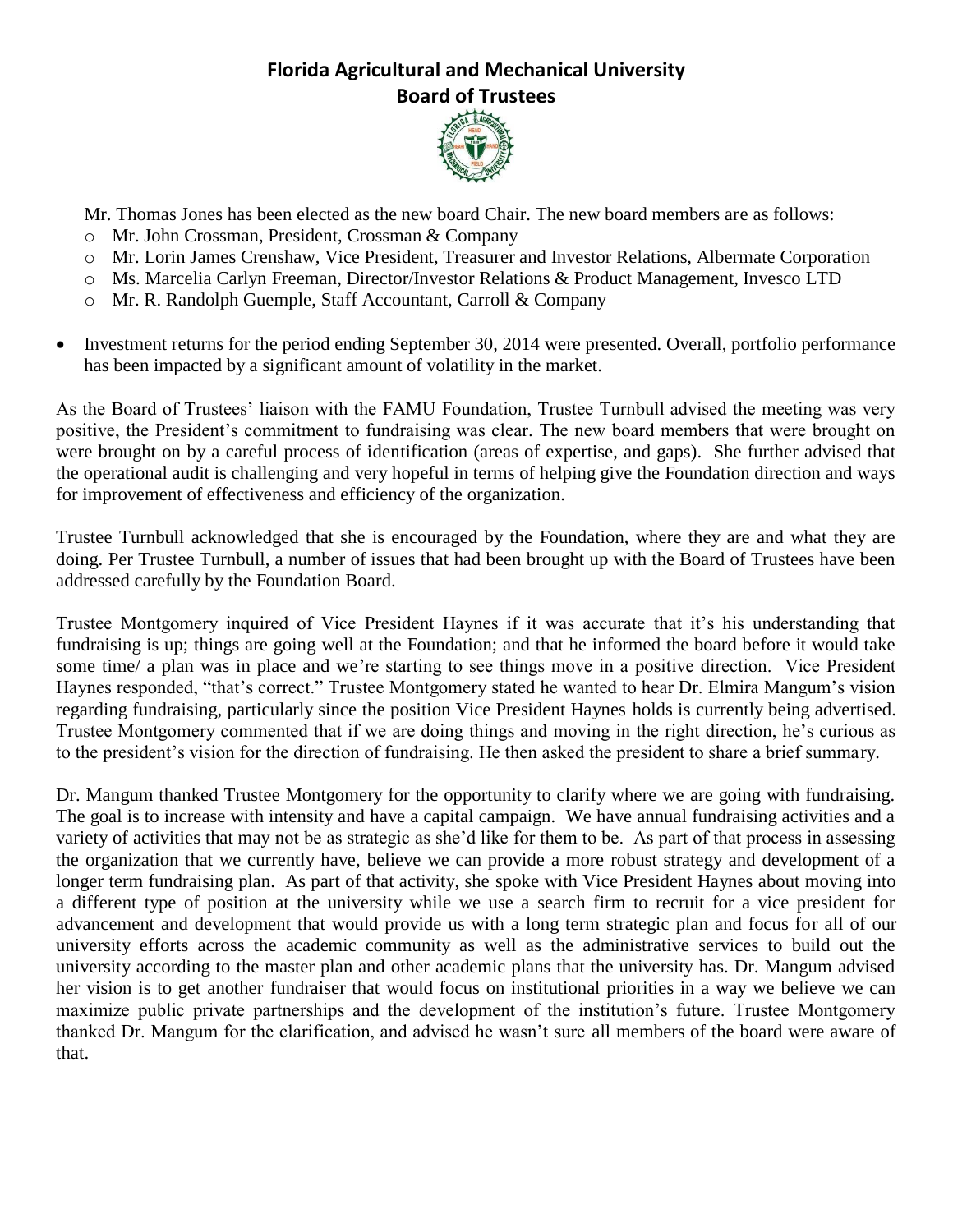

### **Several updates were presented for the Office of Alumni Affairs (OAA):**

- Per the recommendation of FAMU President Dr. Elmira Mangum, Alumni Affairs has chartered its First International Alumni Chapter, the West Africa Native Land Chapter, based in Nigeria. It is the first international chapter to be charted since the NAA was founded in 1901.
- The alumni has worked with University Advancement to launch a campaign that has raised critical dollars in support of the FAMU Athletic department, more specifically the field house.
- Leadership of the FAMU NAA, the National Rattler "F" Club, the FAMU Boosters, The 220 Club, The Special Edition Club, and other community organizations who desire to increase athletic fundraising have been engaged in weekly conference calls to garner support for a million dollar initiative. The efforts are scheduled to culminate by Homecoming 2015.

These dollars will support four initiatives:

- o The field house
- o Travel for athletes
- o Golf
- o Tennis

#### **Vice President Haynes presented an update on Rattler Boosters:**

The FAMU President is still assessing the Booster organization. He anticipates as we go into the  $3<sup>rd</sup>$  and  $4<sup>th</sup>$ quarter, we should be closer to realigning the booster organization as well as launching a search for the replacement of our retired executive director.

Vice-Chair Lawson acknowledged that Dr. Mangum has really been out pressing the envelope to help bring in big dollars. It's something the university has been looking for and is greatly appreciated. Vice-Chair Lawson inquired about the small dollar contributions, and wanted to know if staff is asking people based on their means, where they are, to contribute the small dollars that may be more within their means. He further advised he hear people say that they are never asked or contacted to give money. As we look at reshaping fund development, Vice-Chair Lawson want to make sure we work on the database so we go after that mid to low tier giver that may give an individual gift as well as have the president and others work on larger gifts. Per Vice-Chair Lawson, he wants to make sure the university gets a wider number of those smaller gifts.

Vice President Haynes agreed with Vice-Chair Lawson and stated that is the reason the university launched the social media campaign. Most of the increase from the campaign is from the young donors who have never given before. Even with Giving Tuesday, Vice President Haynes advised those were not big gifts, they were from donors giving \$25, \$50, \$100. Per Vice President Haynes, equally as important as the smaller dollars is donor acquisition – building a database of donors who are beginning to give that you have good data on.

There being no further business, the meeting adjourned at 1:45 p.m. Kelvin Lawson, Committee Vice-Chair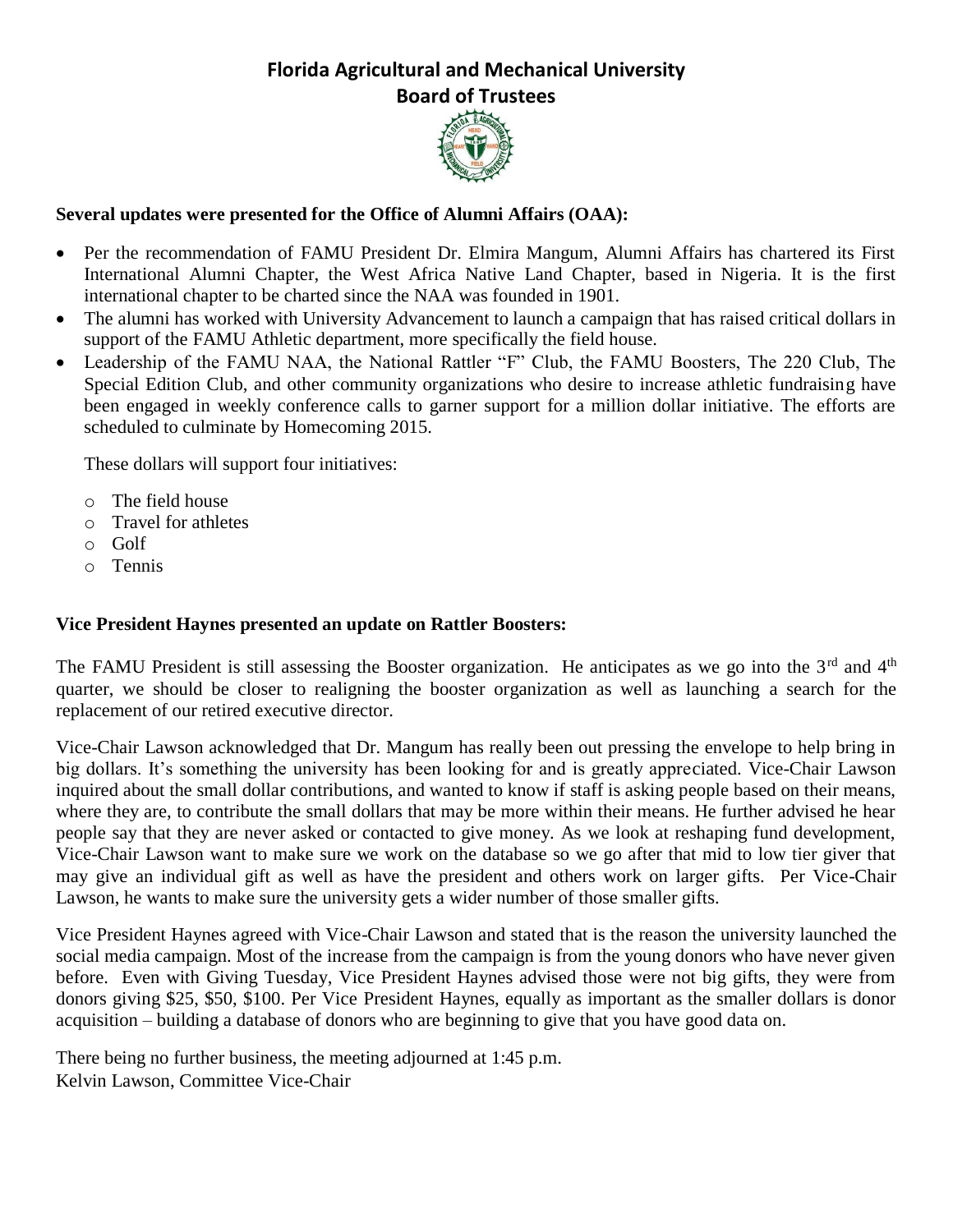

# **Direct Support Organizations Committee**

**Date: Wednesday, March 4, 2015 Agenda Item: IV. A.**

### **Subject: Update on Divisional Activities: University Advancement & B.O.T. Goals**

**Summary:** To ensure the achievement of the Division's Strategic Goal of \$5.5MM, University Advancement is continuing to focus its fundraising efforts on maximizing philanthropic support from all of its constituents.

> During FY 2015, we have worked collaboratively with alumni, friends, and board volunteers to fundraise for a transformative multimillion dollar alumni gift and six-figure bequests; the Annual Fund Campaign; \$10 for 10 Giving Campaign and the President's Inauguration and Scholarship Gala. As a result, Florida A&M University has experienced extraordinary giving to the institution, which has increased 72% over last year. Additionally, noteworthy has been a spike in donor participation—especially among our Alumni. To-date, over 5,000 donors have contributed to FAMU, which represents a 138% increase in donors over last year.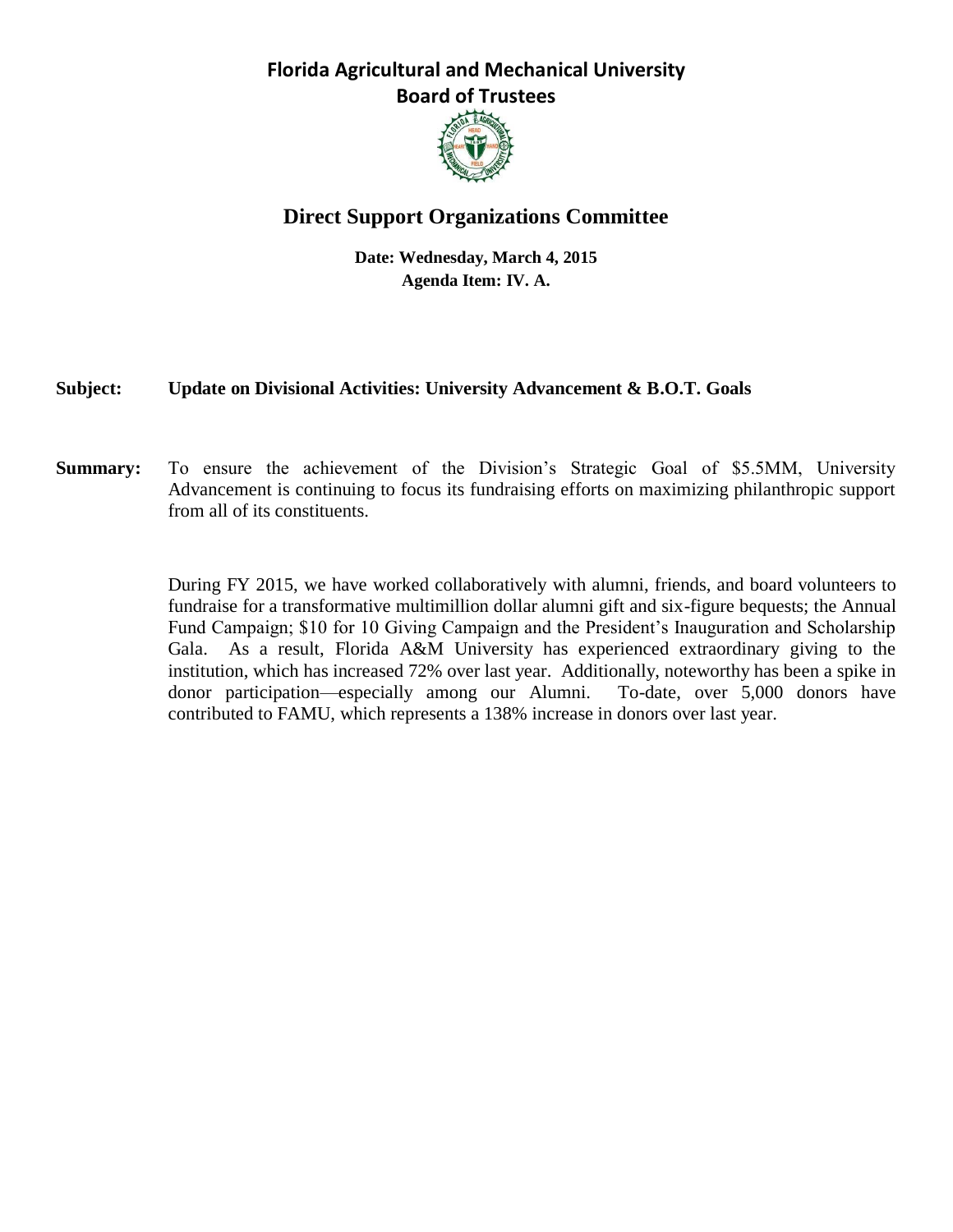

# **Direct Support Organizations Committee**

**Date: Wednesday, March 4, 2015 Agenda Item: IV.B.1.**

### **Subject: Update on Divisional Activities: Foundation Operations**

### **Summary: Implement two new systems in response to the operations audit; search underway for a new Associate Vice President and Managing Director; and, the upcoming Spring FAMU Foundation Board of Directors Meeting.**

- The Foundation is in the process of launching two new systems in response to the recent operations audit. The following two systems are in support of meeting our process improvement targets:
	- o WebInvoicing An electronic Direct Disbursement Request (DDR) software program to expedite the processing of payments through the Foundation.
	- o Fundriver a software program to calculate the unitized market value of the endowments and efficiency in reporting of restricted funds.
- The former Associate Vice President and Managing Director for the FAMU Foundation, Mr. Harold Bower, submitted his resignation from the position, effective February 9, 2015. Mr. Bower accepted an offer from the University of South Florida to return to the position he vacated when he came to FAMU in 2013. A search is currently underway for applicants.
- The Spring FAMU Foundation Board of Directors Meeting will be held in Houston, Texas, on May 13-15, 2015. The board meeting in Houston will be in conjunction with the FAMU National Alumni Association Convention in Houston, May 14-17, 2015.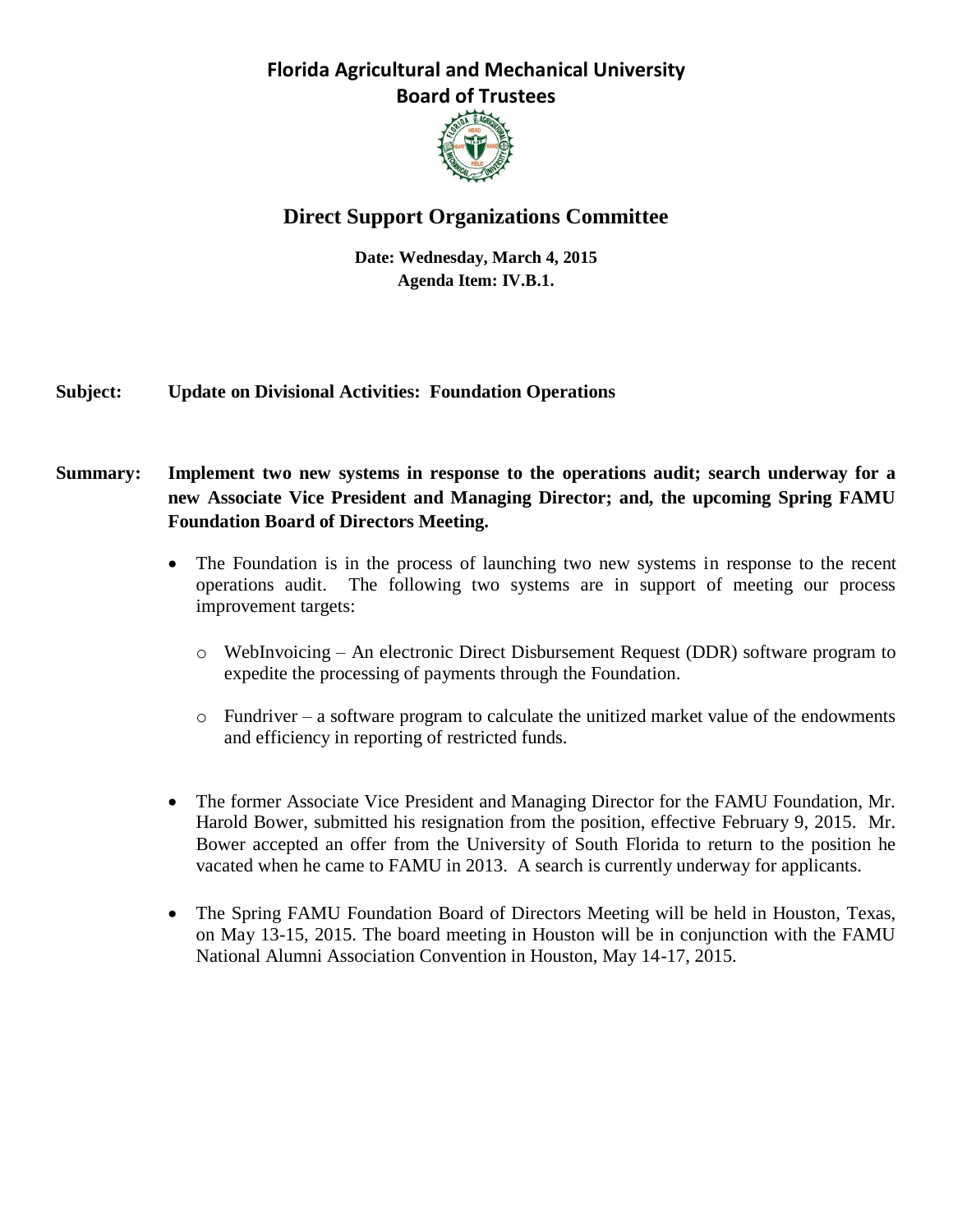

### **Direct Support Organizations Committee**

## **Date: Wednesday, March 4, 2015 Agenda Item: IV.B.2**

### **Subject: Update on Divisional Activities: FAMU Foundation, Inc. - Investments**

|                            | $FYTD: 7/1/14 - 12/31/14$ | FYTD: 7/1/13 - 12/31/13 |
|----------------------------|---------------------------|-------------------------|
| <b>Investment Returns</b>  | 0.36%                     | 10.59%                  |
| <b>Composite Benchmark</b> | .40%                      | 9.66%                   |
| <b>Investment Goal</b>     | 4.25%                     | 4.25%                   |

**Summary: Investment Returns for the Period Ended December 31, 2014:**

Fiscal Year to Date (FYTD) total investment portfolio returns of 0.36% for the 6 months ended December 31, 2014 underperformed both the portfolio's composite benchmark returns of 1.40%, and the portfolio's investment goal of 4.25%. The underperformance of total portfolio returns against the composite benchmark is primarily the result of negative returns for both equity investments (46.9% of total asset allocation) and fixed income investments (19.7% of total asset allocation). Equity investment returns of negative 0.83% trailed benchmark returns of 0.87%, while fixed income returns of negative 0.35% bested benchmark returns of negative 1.22%. Overall, alternative investments posted positive returns, which helped to offset the negative returns for traditional asset classes. FYTD returns for hedge fund investments (17.8% of total asset allocation) of 2.52% outperformed benchmark returns of 1.19%, while real asset investments (14.6% of total asset allocation) posted FYTD returns of 3.25%, which trailed benchmark returns of 8.98%. The FAMU Foundation's Investment Committee meets quarterly to review performance of the portfolio, and investment managers.

### **Comparison of Investment Returns for Trailing 12 Months to Prior Years:**

| For the Trailing Twelve Months<br><b>Ending:</b> | 12/31/14 | 12/31/13 | 12/31/12 |
|--------------------------------------------------|----------|----------|----------|
| <b>Investment Returns</b>                        | 5.39%    | 14.32%   | 11.37%   |
| <b>Composite Benchmark</b>                       | 6.58%    | 15.29%   | 11.82%   |
| <b>Investment Goal</b>                           | 8.50%    | 8.50%    | 8.50     |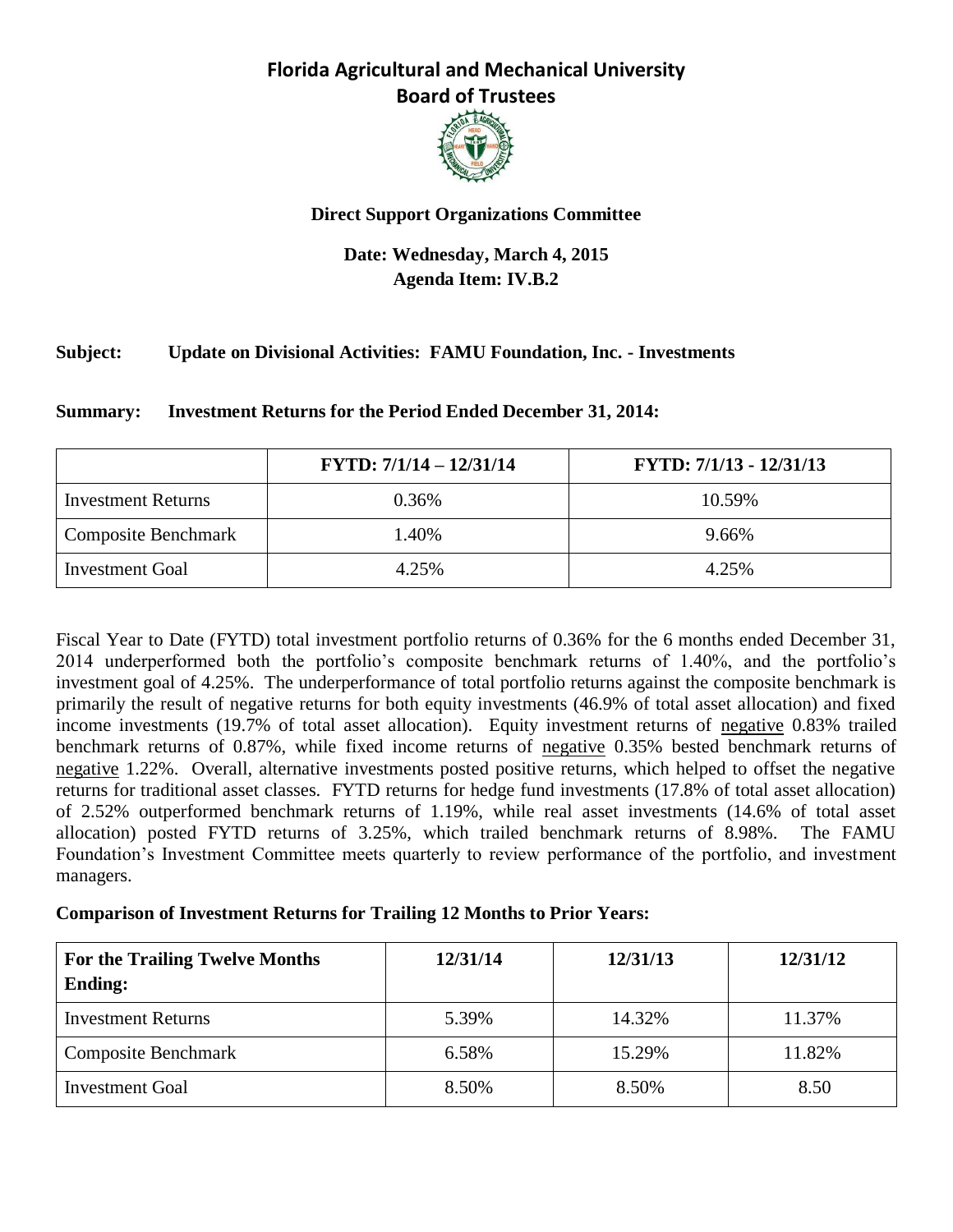

### **Direct Support Organizations Committee**

### **Date: Wednesday, March 4, 2015 Agenda Item: IV.C.**

### **Subject: Update on Divisional Activities: Office of Alumni Affairs**

### **Summary: The Office of Alumni Affairs (OAA) is deeply involved in the logistics for three major events this spring:**

#### **\*FAMU Day at the Capitol: Thursday Evening, March 26, 2015 @ 6PM on the 22nd Floor of the Florida Capitol**

Students, Alumni, Community leaders, Faculty and Staff convey gratitude to Florida Lawmakers for their support of our institution at this event. They also relay concerns about potential legislation that could negatively impact our alma mater. THE OAA has collaborated with the Office of Governmental Affairs to disseminate FAMUs Legislative priorities to Alumni Leadership throughout Florida and across the country.

### \***Weekend of Rededication Celebrating the Golden Anniversary Class of 1965 April 15-18, 2015:**

This is a wonderful opportunity for alumni celebrating 50 years of graduation to return to the hill to survey the university's many strides, promote fellowship, and offer contributions as a class in support of the university's fiscal goals for our students.

### **\*The FAMU National Alumni Association's (NAA) Annual Convention: May 14-17, 2015, Houston, Texas**

The FAMU Foundation Board of Directors' meeting will take place almost simultaneously with the NAA Convention this year. The goal of the convention is to bring alumni leadership together to raise awareness about the State of the University.

The meeting includes seminars on enhanced student recruitment strategies, ambassadorship, and athletics. It is also a fundraising mechanism in support of the President's fiscal goals for FAMU. An added highlight this year is the 2015 Distinguished Alumni Awards, which will be the culminating event of the Convention.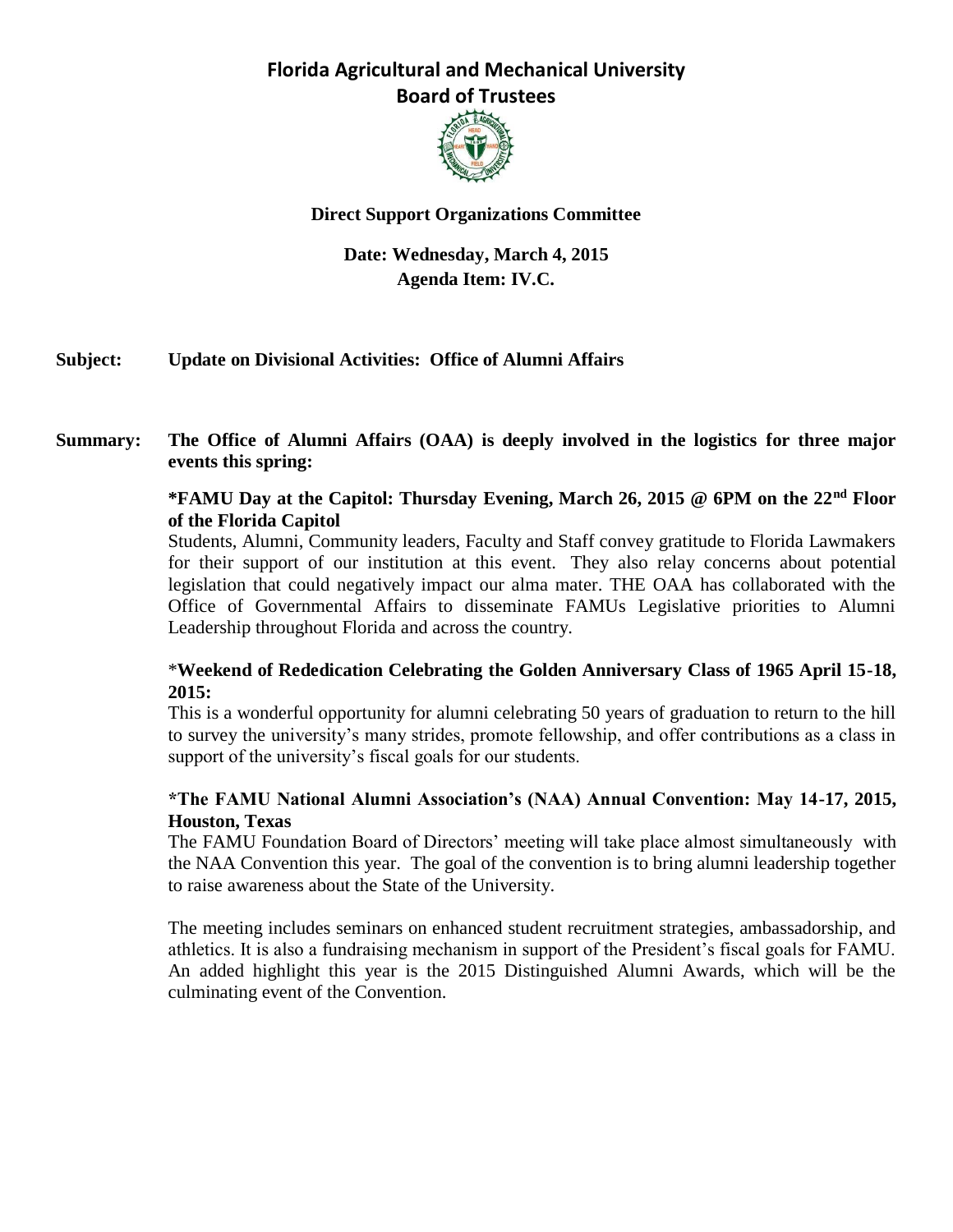

### **Direct Support Organizations Committee**

#### **Date: Wednesday, March 4, 2015 Agenda Item: IV.D.**

**Subject: Update on Divisional Activities: Rattler Boosters**

### **Summary: Listed below are the significant updates relative to The Rattler Booster Office from the last DSO Committee Meeting.**

#### **Rattler Booster Membership Drive**

The Rattler Boosters started their 2015 Membership Drive in January. The Rattler Boosters are coming off our best membership year, 2014. The past year was full of athletic challenges and losses by some of our revenue generating teams. These two ingredients when combined are not seen as positive integers that would allow for increased Booster membership. We are continually working on communicating with those disenchanted members while reaching out to new prospects.

#### **1st Annual Rattler Boosters Board of Directors Retreat**

In an ongoing effort to maximize established relationships and to grow the Rattler Boosters, the Rattler Booster Board of Directors held its first retreat January 30 - 31st in Tallahassee, Florida.

Invited special guests were D'Wayne Robinson, Interim Athletic Director; Dr. Fred Gainous, former FAMU President; and Russell Alexander of Alexander Sports Marketing of Atlanta, Georgia.

The event started with dinner at Giorgio's on Friday night which allowed for an opportunity for the Rattler Boosters Board of Directors and the special guests to talk in a relaxed environment. Each Board member paid for their own individual dinner tab.

The retreat started on Saturday morning and was designed to provide booster membership the opportunity to explore a range of critical topics:

- Update on athletic successes
- Goals of the athletic department
- Relationship between the Boosters and the University
- Significance of the Rattler Boosters
- Enhancing marketing opportunities of the Rattler Boosters